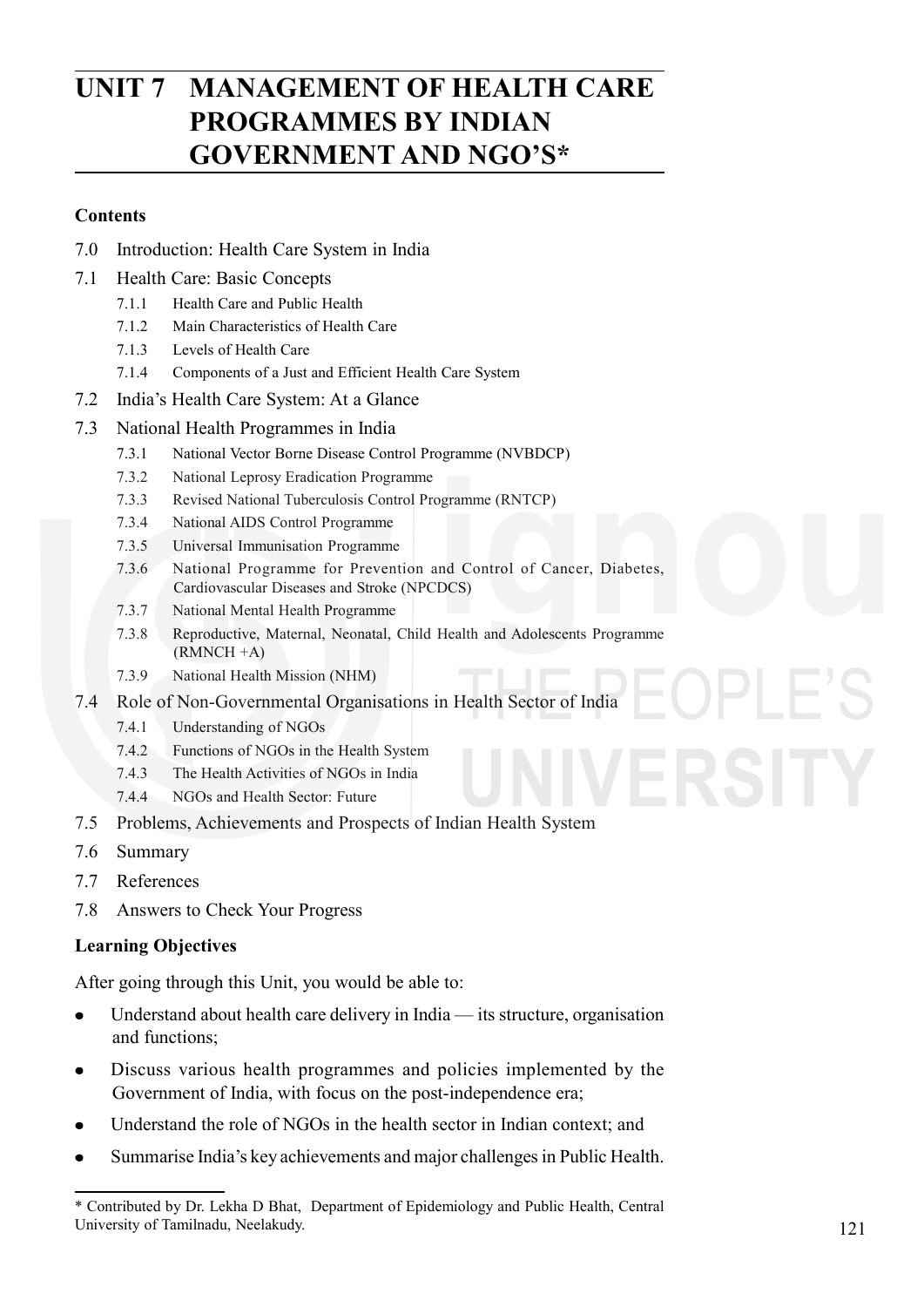# **7.0 INTRODUCTION: HEALTH CARE SYSTEM IN INDIA**

Health is clearly not the mere absence of disease. Good health condition ensures that the person is free from any disease and this gives him/ her ability to work and realise his/ her full potential. Good health confers on a person or groups' the freedom from illness and the ability to realise one's full potential. Health is best understood as the indispensable basis for defining a person's sense of well-being. In ensuring good health, a country's health care plays a major role. Health care covers not merely medical care; all aspects like preventive and curative and rehabilitative care are given due importance. It includes both public and private sector health care institutions; health promotion-prevention of disease- curativerehabilitative elements is given representation in an ideal health care system.

Under the Indian Constitution, health is a state subject. Each state therefore has its own health care delivery system in which both public and private actors operate. While states are responsible for the functioning of their respective health care systems, certain responsibilities fall on the federal (central) government, namely policy making, planning, guiding, evaluating, assessing, assisting to the respective state governments and providing funding to implement the national health programmes. India's health care system is characterised by multiple systems of medicine which include not only Allopathy (western medicine) but also Ayurveda, Sidhha, Unani, Yoga and Sowa Rigpa type of medical systems. In India, apart from various national programmes targeting different diseases, we have both public (Government) owned hospitals and private hospitals and clinics.

### **Check Your Progress**

1) Discuss India's health care system with special emphasis to its structure.

.................................................................................................................

.................................................................................................................

.................................................................................................................

.................................................................................................................

.................................................................................................................

# **7.1 HEALTH CARE: BASIC CONCEPTS**

Health care is defined as a multitude of services rendered to individuals, families or communities by the agency of the health services or professions, for the purpose of promoting, maintaining, monitoring or restoring health (Park and Park, 2015).

## **7.1.1 Health Care and Public Health**

Health care services are the set of institutions with adequate infrastructure; work force and funding that ensure the delivery of public health facilities/programmes in the country.

According to Monica Das Gupta (2006) public health services are conceptually different from medical services. They have a key goal in reducing a population's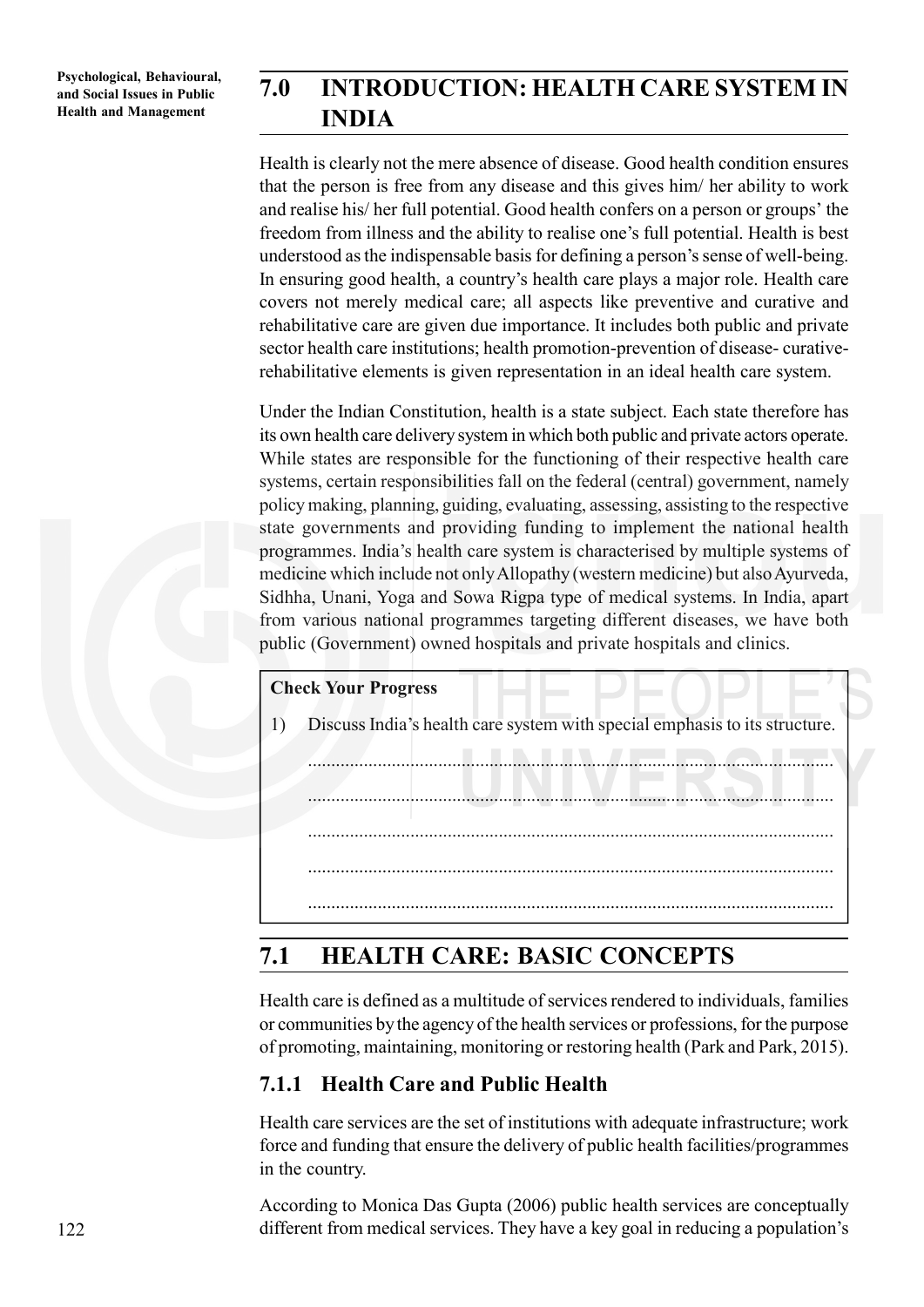exposure to diseases; for example, assuring food safety, vector control, waste management, health education etc., are important elements of health care along with the medical (curative) oriented facilities. Public health services produce "public goods" of incalculable benefit for facilitating economic growth and poverty reduction.

## **7.1.2 Main Characteristics of Health Care**

The main characteristics of health care can be summarised as follows:

- **Appropriateness** (relevance) i.e. whether the service is needed at all in relation to essential human needs.
- **Comprehensiveness** i.e. whether there is an optimum mix of preventive, curative and promotional services.
- **Adequacy** i.e. if the service is proportionate to the requirements like doctorpatient ratio.
- **Availability** i.e. ratio between the population and the health facility
- **Accessibility** i.e. geographic, economic and cultural accessibility  $\bullet$
- **Affordability** i.e. expenses involved in availing the health care services.

# **7.1.3 Levels of Health Care**

Indian Health Care Services are usually organised at three levels as follows:

**Primary Health Care**: This is the first level of contact between the individual/ community and the health system, where "essential" health care is provided. A majority of prevailing health complaints, minor ailments, and common infections along with preventive services can be satisfactorily dealt with at this level. In India, Village Health Guides, ASHA Workers followed by the Sub-centres and the Primary Health Centres together constitute the primary level health care providers. Sub Centres and Primary Health Centres also provide reproductive health/ family planning services along with immunisation for children. Most of the vertical programmes use this level as the base of service provision.

In a PHC, a doctor along with ANM will be posted and they can handle a normal delivery; whereas the cases that require Caesarean section will be referred to CHC or secondary health care facility like district hospital where an Obstetrics and Gynaecology specialist is posted and other facilities like blood transfusion is available.

**Secondary Health Care***:* At this level, more complex health problems are dealt with that are not effectively dealt at the primary level. It is essentially curative service oriented. It is provided by the district hospitals and the community health centres. They are also the first referral level in the health system. Facilities like X-Ray, CT/ MRI Scan, Blood bank etc., will be available and specialist doctors will be posted here. Various departments like, Obstetrics and Gynaecology, Ophthalmology, ENT, Oncology etc., will be functioning in these hospitals.

**Tertiary Health Care***:* This level offers specialist and super specialist care. These institutions also do planning, developing managerial skills and teaching/ training the medical/ paramedical staff. Medical colleges and super speciality hospitals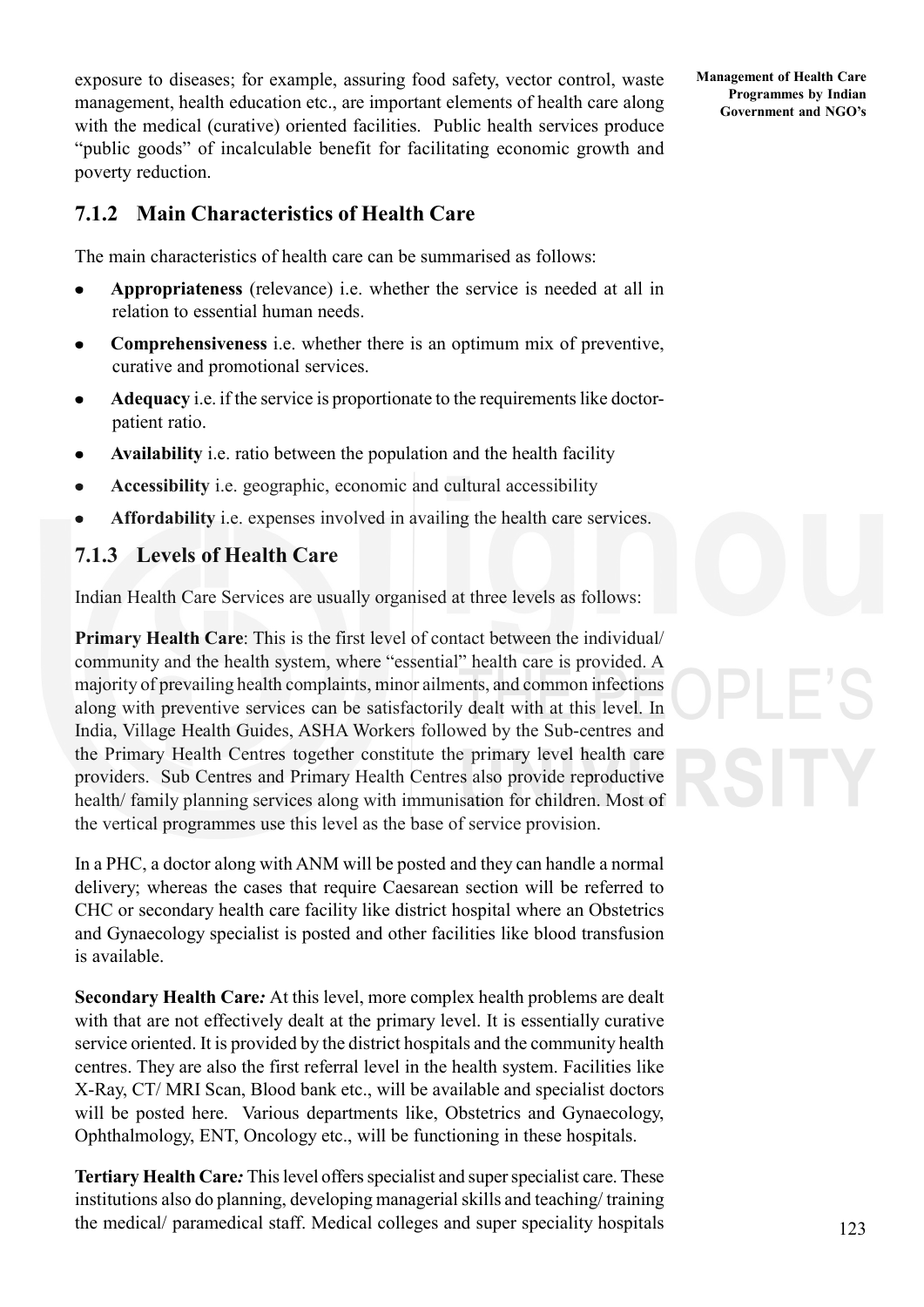are included in this category. They are generally referral hospitals where highly specialised treatments are available.

## **7.1.4 Components of a Just and Efficient Health Care System**

Having a good network of health care is not adequate; but the system should be 'Just and Efficient' so that the services reach to the most marginalised and poor people of the society.

Understanding health as a human right creates a legal obligation on states to ensure access to timely, acceptable, and affordable health care of appropriate quality as well as to providing for the underlying determinants of health, such as safe and potable water, sanitation, food, housing, health-related information and education, and gender equality. The right to health must be enjoyed without discrimination on the grounds of race, age, ethnicity or any other status.

#### **Right to Health and Components**

The right to health (Article 12) was defined in General Comment 14 of the Committee on Economic, Social and Cultural Rights – a committee of Independent Experts, responsible for overseeing adherence to the Covenant. The following are the components of Right to Health.

- 1) **Availability:** The health care services are available to all irrespective of the ability to pay, caste, class, religion, gender etc.
- 2) **Accessibility:** The health care services are physically and economically accessible to all. The accessibility to information is also part of accessibility.
- 3) **Acceptability:** Relates to respect for medical ethics, culturally appropriate, and sensitivity to gender. Acceptability requires that health facilities, goods, services and programmes are people-centred and cater for the specific needs of diverse population groups and in accordance with international standards of medical ethics for confidentiality and informed consent.
- 4) **Quality:** The services provided must be scientifically and internationally accepted. Safety, effectiveness, efficiency and timely nature of services are covered in this aspect.

According to Srinivasan (2006) the following four criteria are important to consider/evaluate a health care system as Just and Efficient.

- a) Universal access, access to an adequate level and access without excessive burden.
- b) Fair distribution of financial costs for access and a constant search for improvement to a more efficient system.
- c) Training providers for competence, empathy, accountability, cost-effective use of resources etc.
- d) Pay special attention to the vulnerable groups such as disabled, aged and children.

Frieden Thomas (2014) in his work lists six components that will ensure efficiency and success in public health care. They are: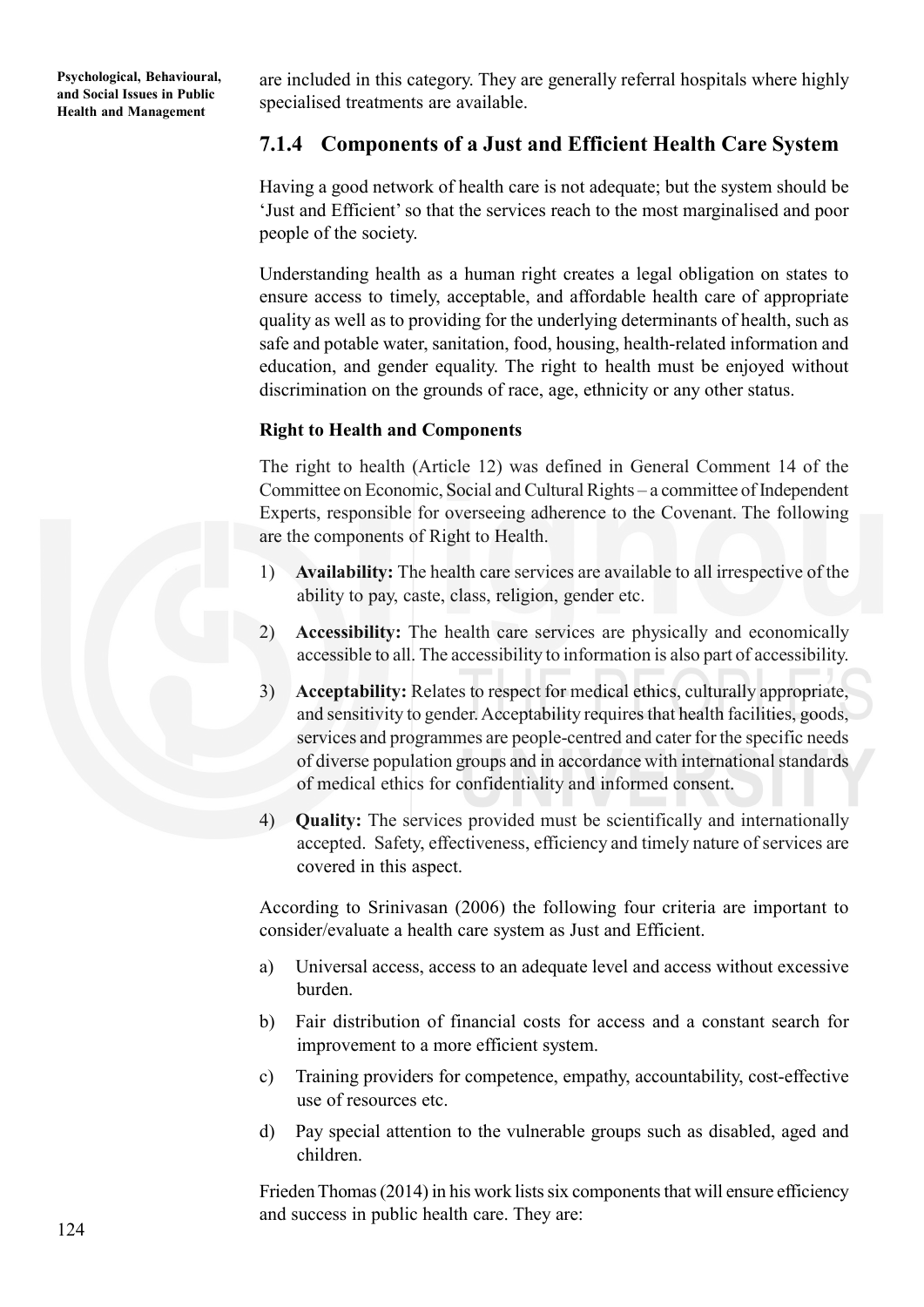- a) Innovation to develop the evidence base for action.
- b) A technical package of a limited number of high priorities, evidence–based interventions that together will have a major impact.
- c) Effective performance management, especially through rigorous, real time monitoring and evaluation.
- d) Partnerships and Coalitions.
- e) Communication of accurate and timely information to the health community and civil society.
- f) Political commitment to obtain resources and support for effective action.

### **Check Your Progress**

2) List out important components of a Just and Efficient Health Care System.

................................................................................................................. ................................................................................................................. ................................................................................................................. ................................................................................................................. .................................................................................................................

# **7.2 INDIA'S HEALTH CARE SYSTEM: AT A GLANCE**

India's health care system can be classified into many categories based on various parameters.

Depending upon the function it addresses the Health Care system in India consists of four components. They are:

- $\bullet$ Primary, secondary, tertiary institutions manned by medical and para-medical personnel;
- Medical colleges and para-professional training institutions to train the needed manpower and give the required academic input;
- Programme managers, managing on-going programmes at central, state and district levels; and
- Health management information system consisting of a two-way system of data collection, collation, analysis and response.

Depending upon the source of funds for operation and health resources (technology/work force) used, health care system is divided into five sectors as follows:

Public Health Sector — Include Primary health care (Sub-Centers and Primary Health Centres), Hospitals (Community Health Centres, Rural Hospitals, district Hospitals, medical colleges, specialist hospitals), health insurance schemes (ESI, Central Government Health Scheme) and other agencies health services (like defence hospitals, railway hospitals). Private Health Sector — This includes private hospitals, nursing homes, dispensaries, clinics etc.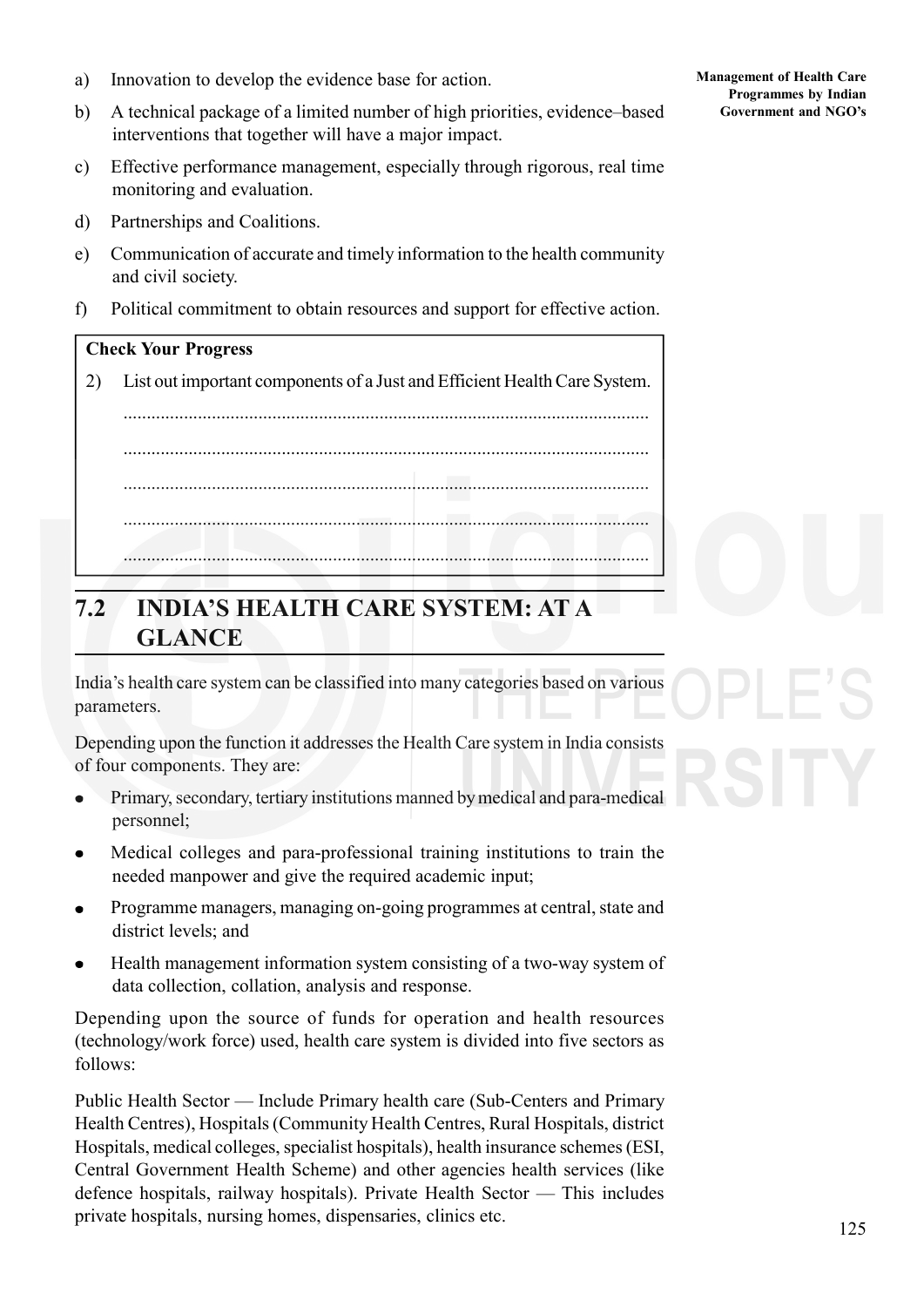Voluntary Health Agencies – which are not-for-profit organisations working in the field of health Depending Upon Type of Medical Systems we have

Allopathy and AYUSH services are two broad categories. Indigenous System of Medicine consists of Ayurveda, Yoga, Unani, Siddha, Homeopathy, Sowa-Rigpa shortly termed as AYUSH. This has a separate ministry to provide fund, support Research and Development. Public hospitals, clinics and private hospitals/ clinics form part of this network.

#### **Various National Health Programmes**

National Health Programmes-they are vertical programmes, planned, developed, implemented and funded by the federal (central) government to combat particular diseases like malaria/leprosy etc. We will be studying more about these national programmes in detail in the following sections.

#### a) **Public Sector Health Care in India**

**Primary Health Care in India** forms the backbone of the health system, especially in rural areas. At village level, it consists of Village Health Guides, trained Dais and Anganwadi workers (From Integrated Child Development Scheme). This is supported and supervised/coordinated by the Sub-centres and the Primary Health Care Centres.

Accredited Social Health Activist (ASHA) is a woman who is selected from the village itself and she is trained to work as interface between the community and the public health system. ASHA will be a health activist in the community who will create awareness on health and its social determinants and mobilise the community towards local health planning and increased utilisation and accountability of the existing health services. She would be a promoter of good health practices and will also provide a minimum package of curative care as appropriate and feasible for that level and make timely referrals.

Village Health Guide*:* is a person who has an aptitude for social service and he or she is not a full-time government employee. He or she serves as a link between the community and the government health infrastructure. He or she is selected at the village level (1 for each 1000 rural population) and undergoes training in the nearest Primary Health Care Centre for three months. Primary responsibility of village health guide includes, helping the community with minor medical problems, ensure first aid, maternal-child health care, health education and sanitation.

Trained Birth attendants: Woman from village is selected and she undergoes a training of thirty working days at the Primary health care centre or maternal and child health centre. After the training she is provided with delivery kits, her main responsibility is to ensure safe delivery and promote small family norm.

Anganwadi Worker: Under the Integrated Child Development Scheme (ICDS) there is one Anganwadi worker employed for 1000 population. She is trained in various aspects of health, nutrition, primary education etc. and she plays a pivotal role in ensuring health access and health/ nutritional/ health supplements benefit to pregnant women, 0-6 year children, lactating mothers and adolescents.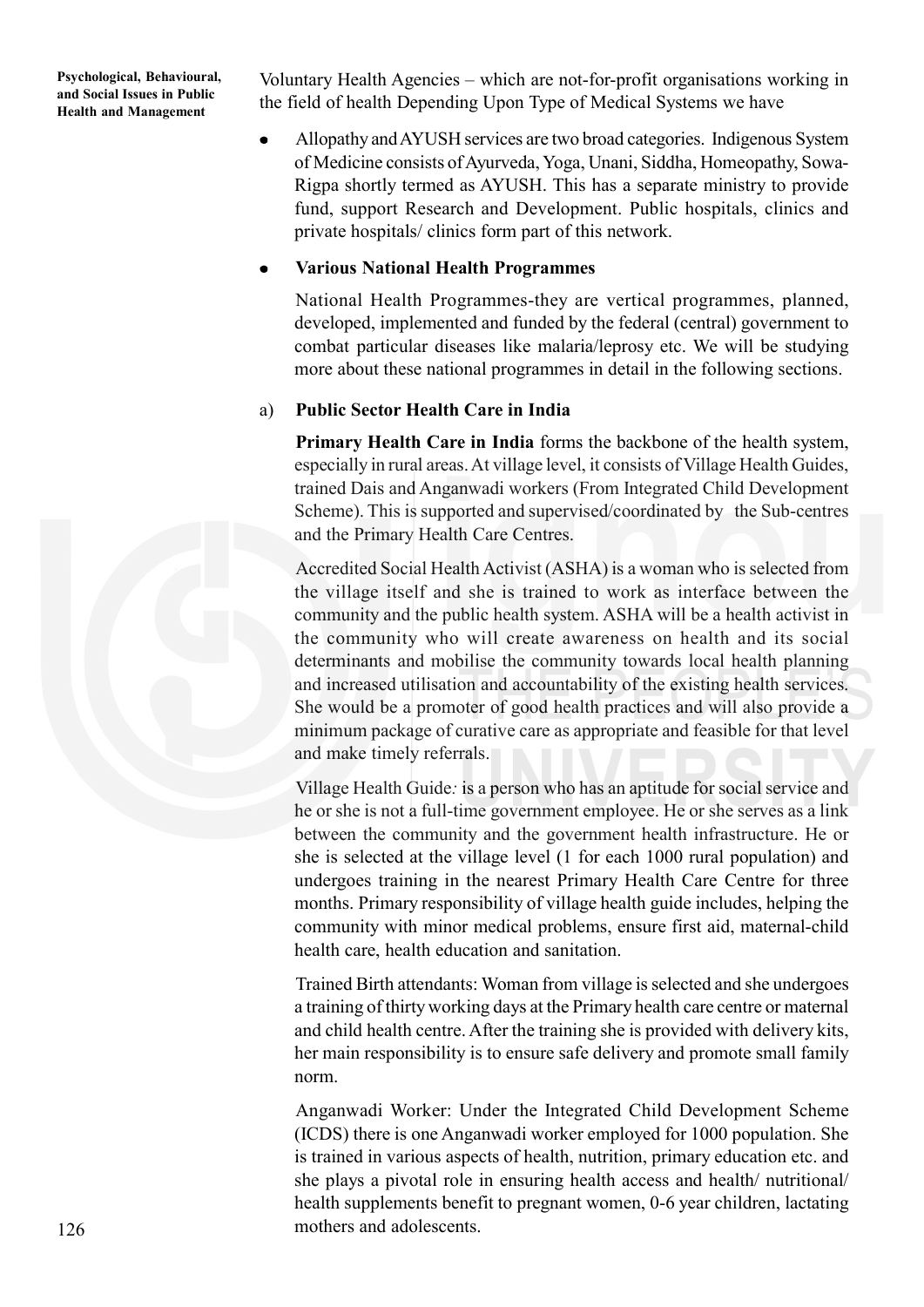Subcentre (SC): Government of India approves one SC for 5000 population in general and in hilly / tribal areas it is one per 3000 population. Two multipurpose workers (shortly called as MPW — one male and one female) are employed here. They are responsible for all health service and health programme implementation in that area. Generally, the male MPW looks after programmes like malaria, Tuberculosis etc., whereas the female MPW will look after maternal and child health/ family planning services.

**Primary Health Centre (PHC)**: One PHC is approved for 30000 population in rural/ plains whereas it is one PHC for every 20000 population in tribal/ hilly areas. The major functions of PHC includes health education, promotion of nutrition, sanitation, immunisation, MCH care, appropriate treatment of common diseases/ injuries, essential drug supply, implementing and supervising various national health programmes and referral services. PHC will have medical officers, staff nurse, nursing assistants, pharmacists and other supporting staff.

Angwanwadi Centers (Department of Women and Child Development*)*: Nutritional needs of pregnant woman, nutritional needs of 0-6 year old children and adolescent girls' health requirements are met through anganwadi centers where food grains and medicines are distributed.

**Secondary Level of Health Care** consists of community health centres, rural hospitals, district hospitals and speciality hospitals.

Community Health Centres (CHC): One out of four PHC in a block is usually upgraded and recognised as a Community Health Centre (CHC). It should have 30 beds with specialists in surgery, medicine, gynaecology/ obstetrics and paediatrics. It also should have diagnostic facilities like X ray and laboratory facilities. One CHC usually covers a population of 80000- 120000.

Health Insurance: No universal health insurance is mandatory in our country. However, two insurance-based programmes are well-implemented and managed in India. They are ESI and Central Government Health scheme. ESI was introduced in 1948 to provide medical care for people working in industries. Central Government Health Scheme was introduced in 1954 and it covers the employees of autonomous organisations, retired central government servants, retired judges, MPs of Parliament and their families. Ayushman India is a new scheme that was recently launched, and it aims to provide universal insurance coverage to the citizens of this country.

Other Agencies*:* This includes medical services provided by defence forces, through their hospitals/ medical colleges. Similarly, Indian railways also provide health care facilities for their employees and family members.

#### b) **Private Health Care in India**

This mainly consists of private hospitals, independent clinics, nursing homes etc. This sector is highly unorganised and is concentrated in urban areas. It provides mainly curative and immunisation services. Medical Council of India and Indian Medical Association regulate and control some aspects of the private health care sector.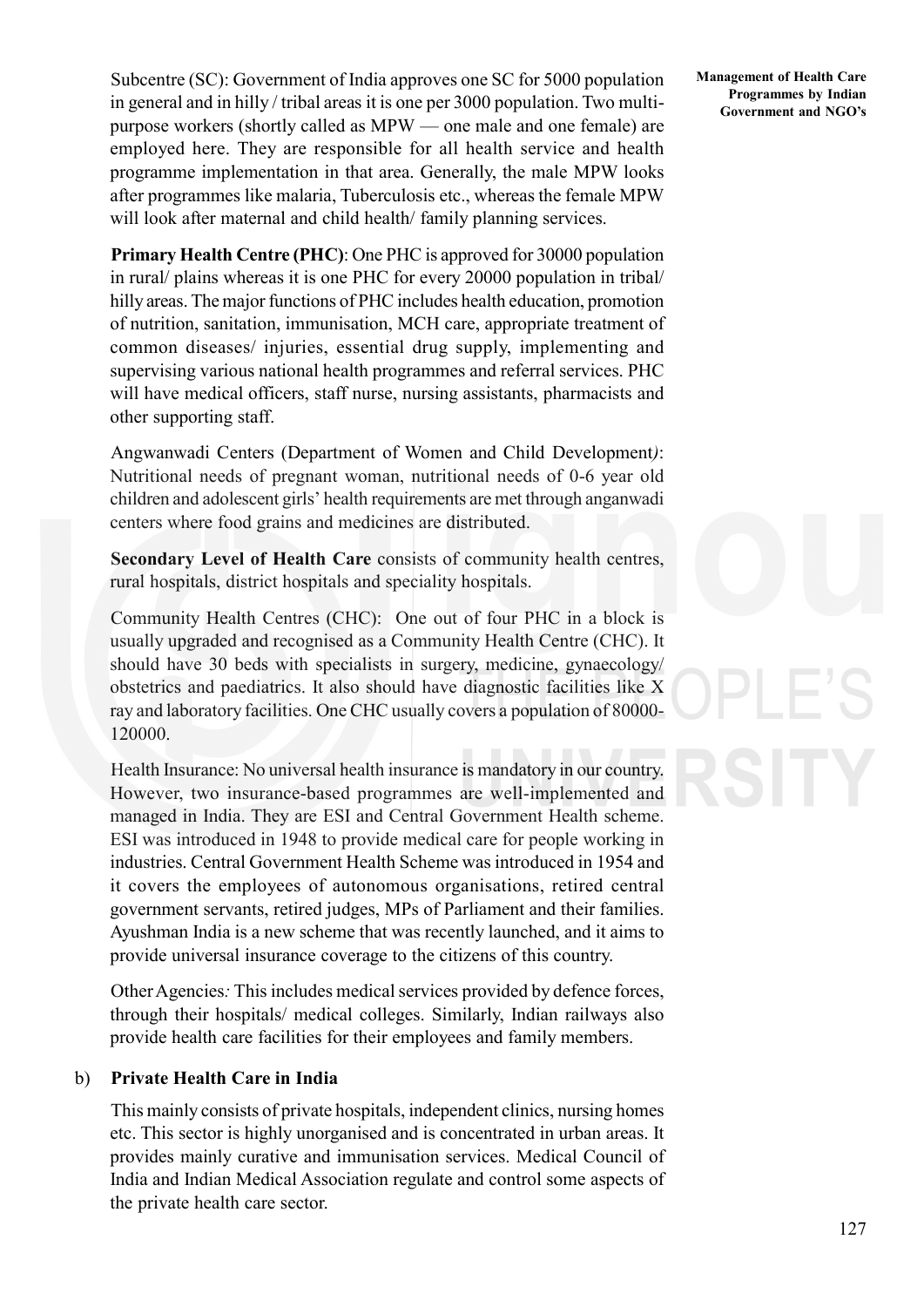#### c) **Ministry of AYUSH and its Health Care Institutions**

Ministry of AYUSH (which was initially the department of AYUSH), regulates, maintains and develop manpower, infrastructure, Research and Development, drugs etc., for AYUSH systems (Ayurveda, Yoga, Unani, Sidha, Homeopathy and Sowa-Rigpa). Both public sector institutions (primary level clinics, Ayurveda hospitals, Ayurveda/ homeopathy medical colleges) and private hospitals/clinics/colleges are under the control and supervision of Ministry of AYUSH.

#### d) **Voluntary Health Agencies**

Voluntary health institutions are not-for-profit organisations usually registered under the Societies Registration Act or the Trust Act. International level organisations like Red Cross Society, World Health Organisation etc., are also part of this network, which provides specialised training, skill development, R&D support to the federal (central) government. Indian Council for Child Welfare, Voluntary Health Association of India, The All India Blind Relief Society etc., are some other important organisations that render their services in the area of health.

#### **Thematic Diagrammatic Representation of Indian Health Care Sector**



**Fig. 7.1: The Indian Health Care Sector** (Swedish Agency for Growth Policy Analysis (2014). India's Health Care System. Overview and Quality Improvements. Direct Response Report, pp.13).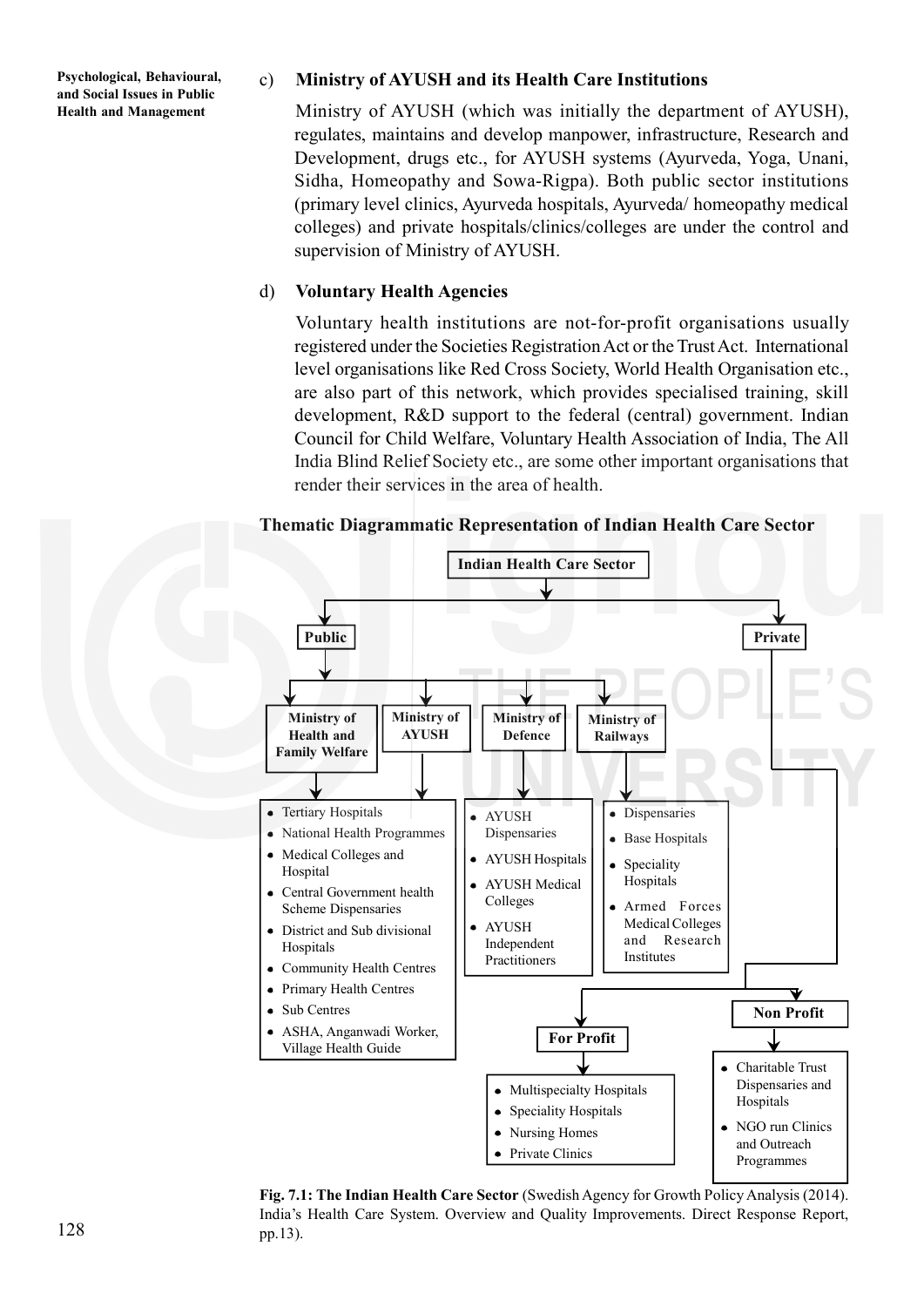# **7.3 NATIONAL HEALTH PROGRAMMES IN INDIA**

The federal (central) government has undertaken several measures to improve the health of the people. Prominent among these measures are the National Health Programmes. Various international agencies like WHO, UNICEF, UNFPA etc., are also providing technical-material assistance in the implementation of these programmes. India, since independence has formulated and implemented couple of National Health Programmes and these programmes have helped the country to improve health status tremendously.

National Programmes has the following features in common:

- Targeting one disease usually national health programme is shaped ٠ targeting one disease. For example, National Malaria Programme focused specifically malaria.
- Vertical in nature i.e. each national programme has separate work force, fund allocation and research institutes etc., and the programme is usually not integrated with general health system. However, under the aegis of National Health Mission (NHM) almost all the national programmes are integrated with the general national health services.
- The impact of National health Programmes is constantly monitored through surveillance mechanism. This is to check the impact on the disease burden.
- They focus both preventive and curative aspects. Programme will have both curative and preventive elements integrated into the system.

In the following section, we will briefly discuss some of the important National health Programmes.

## **7.3.1 National Vector Borne Disease Control Programme (NVBDCP)**

The NVBDCP is implemented in the States/ UTs for prevention and control of vector borne diseases namely malaria, filariasis, Kala-Azar, Japanese Encephalitis (JE), Chikungunya and Dengue. The Directorate of NVBDCP is the nodal agency to implement the programme. Now the programme is integrated with the National Health Mission (NHM). Under NVBDCP there are three strategies: a) Disease management including early case detection, complete treatment, strengthen the referral services and preparedness; b) integrated vector management; c) supportive interventions like behaviour change communication and capacity building.

National Malaria Control Programme was launched in 1953. In 1958, aim was to eradicate malaria. But in 1970s there was resurgence of malaria, and in 1999 the programme was renamed as National Anti Malaria Programme and in 2002 this national programme was integrated to NVBDCP.

National Filaria Control programme has been in operation since 1955. In India, in 1978 the operational component of this programme was merged with the Urban Malaria Scheme.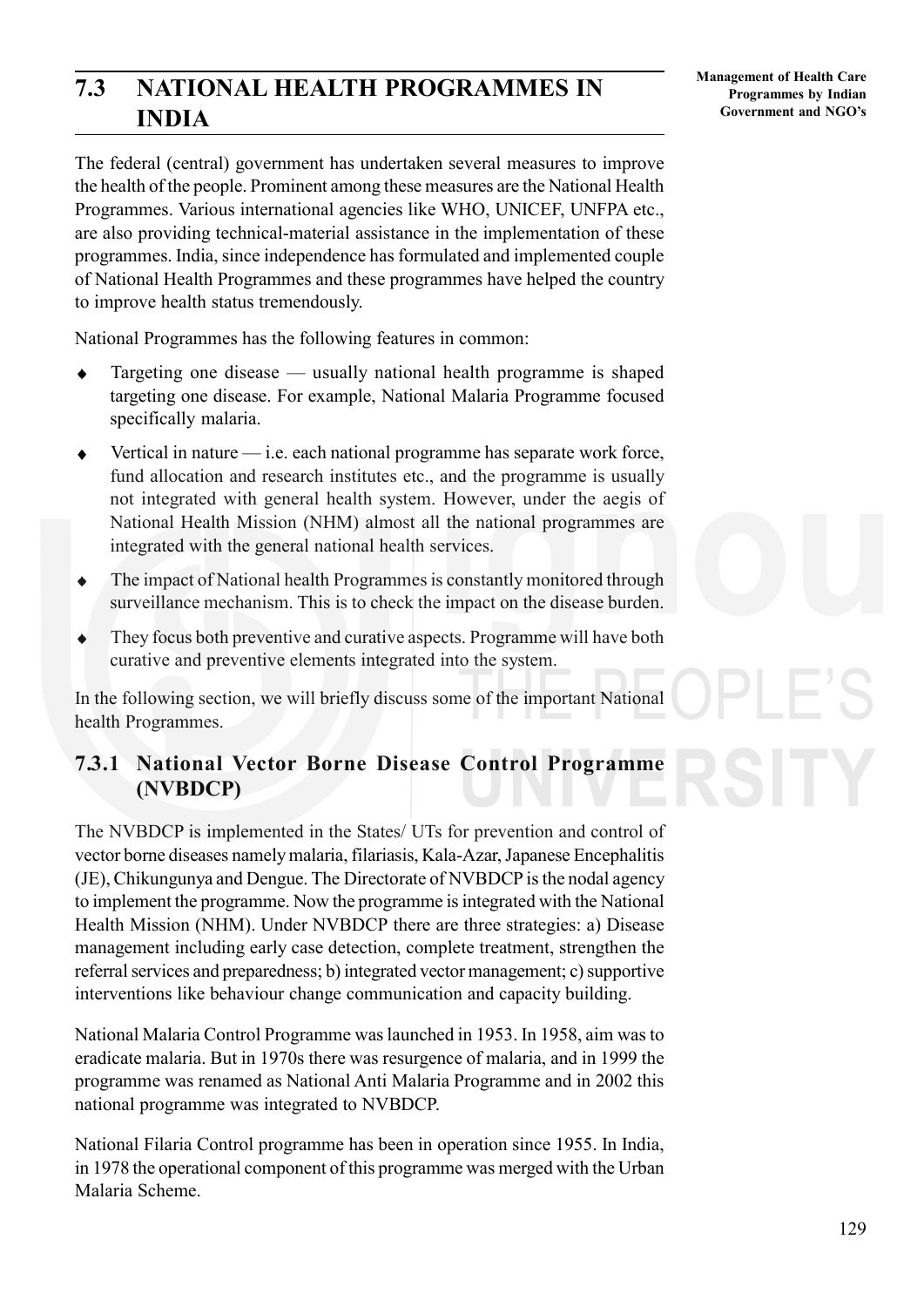Kala-Azar which is now endemic to 31 districts of the country especially in West Bengal, Bihar and Uttar Pradesh received special attention, when a centrally sponsored scheme was launched in 1990-91. World Health Organisation is also supporting this programme by providing drugs free of cost.

Japanese Encephalitis (JE) is a disease with high mortality rate and those who survive do so with various degrees of neurological complications. JE vaccination is recommended for children between 1 to 15 years of ages.

Dengue in 1996 onwards often outbreaks of dengue are reported from across the states. Strategies used to combat this disease include identification and control of outbreak, demarcation of affected area, case management, vector control and Information Education Communication (IEC) activities.

Chikungunya is a debilitating nonfatal viral illness, remerging in the country after a gap of three decades. The diagnostic kits are developed and provided by the Institute of Virology, Pune. Vector control and IEC are the other strategies used.

All the above mentioned six diseases are vector borne and are integrated into NVBDCP, which stands presently implemented through the National health Services under National Health Mission (NHM).

## **7.3.2 National Leprosy Eradication Programme**

The programme to combat leprosy was initially launched in 1955 and strategy was early detection of cases. By 1980 Central Government resolves to eradicate leprosy by the year 2000. In 1983, the programme was renamed as National Leprosy Eradication Programme and since 1993, the World Bank is supporting the programme. Decentralised, integrated leprosy services through general health care system, capacity building, use of IEC, medical rehabilitation are the components of the programme.

## **7.3.3 Revised National Tuberculosis Control Programme (RNTCP)**

National Tuberculosis Programme (NTP) has been in operation since 1962. However, treatment success rates were unacceptably low, and death and default rates remained high. In 1993, the programme was renamed as the Revised National Tuberculosis Control programme and the strategy adopted DOTS (Directly Observed Treatment Short-Course) strategy. DOTS strategy ensured higher treatment completion rates. The organisation structure included state level offices, District Tuberculosis Centres, DOTS providers and microscopy centres.

### **7.3.4 National AIDS Control Programme**

National AIDS Control programme was launched in India in the year 1987, immediately after the detection of the first case in 1986 in Chennai. National AIDS Control organisation (NACO) was set up as a separate organisation to plan, implement, and monitor and modify the components of the programme. At the state level, state AIDS control societies are established to implement the programme. The national strategy has the following components: a) establishment of surveillance centres to cover the whole country; b) identification of high risk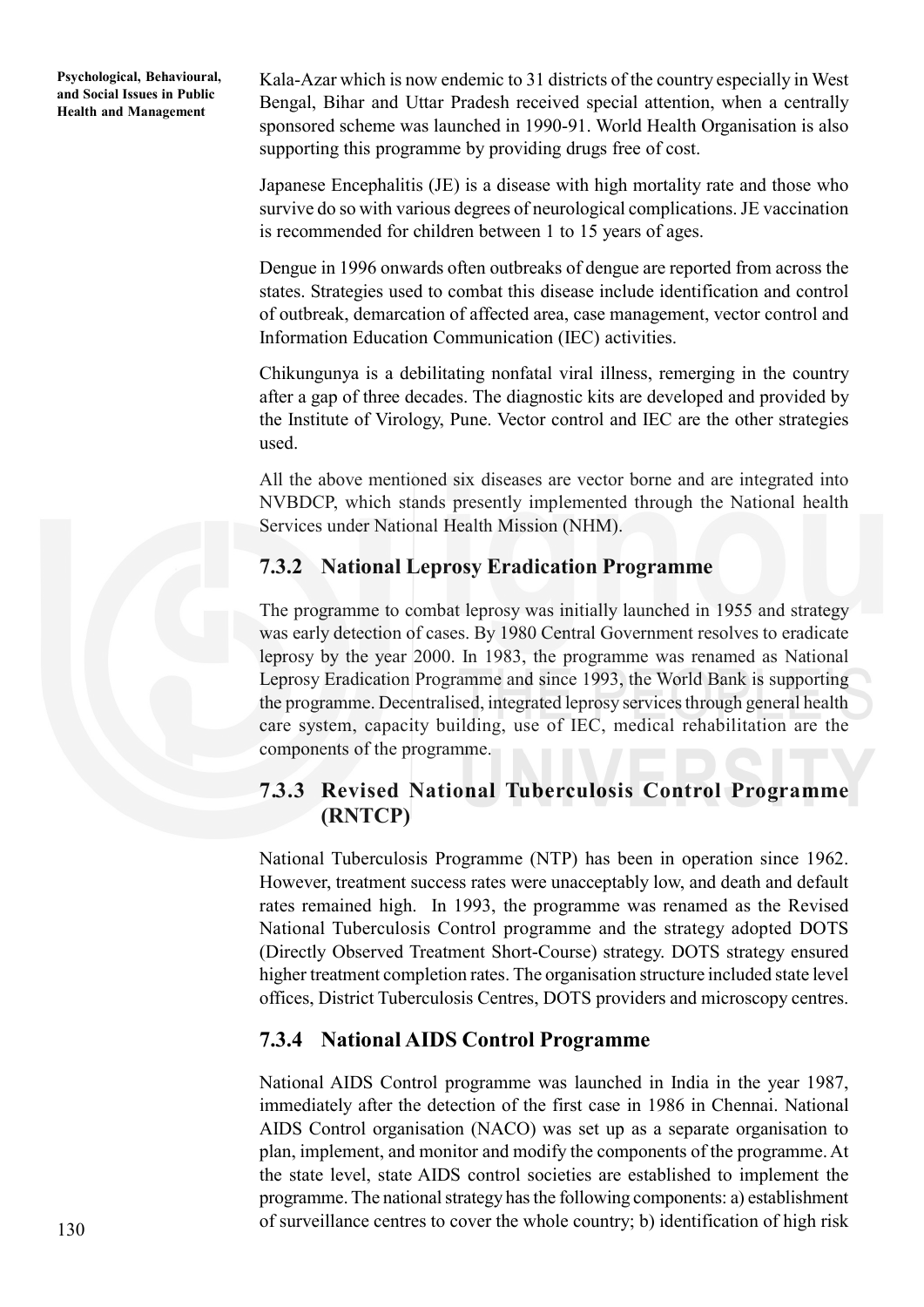group and their screening; c) issuing specific guidelines for blood banks; d) IEC through mass media. Preventive, curative and rehabilitative services are provided. ICTC (Integrated Counselling and Testing Centres) and ART centres (Anti Retro Viral Therapy) are established integrated with general health services of the country.

## **7.3.5 Universal Immunization Programme**

With the support of World Health Organisation (WHO) Indian Government launched expanded the programme on immunisation in 1974, against, six most common, preventable childhood diseases, viz. Diphtheria, whooping cough, tetanus, polio, tuberculosis and measles. Now UNICEF is also supporting the programme. Apart from this JE, rotavirus, Measles –Rubella, Chikenpox vaccinations is also available on optional-payment basis. Now, Universal Immunisation Programme is integrated with the general health system under the aegis of National health Mission and at Primary Health Centre level special emphasis is provided to achieve the universal coverage.

# **7.3.6 National Programme for Prevention and Control of Cancer, Diabetes, Cardiovascular Diseases and Stroke (NPCDCS)**

Cardiovascular diseases and other non–communicable diseases are surpassing the burden of communicable diseases in India. Considering this epidemiological risk, this programme was launched. The programme focuses on the health promotion, capacity building including human resource management and development, early diagnosis and management of these diseases with integration with the primary health care system. The programme is integrated with the general health services and is implemented through Primary Health Centres and Community Health Centres. Non-communicable disease clinics are established at Primary Health Centre and Community Health Centres. At district level, the work force is trained and deployed.

# **7.3.7 National Mental Health Programme**

National Mental Health Programme was launched in 1982 with a view to ensure availability of mental health care services for all, especially for the risk groups and unprivileged section of the population. The aim of national mental health programme are: a) prevention and treatment of mental and neurological disorders and their associated disabilities; b) use of mental health technology to improve general services; c) application of mental health principles in total national development to improve the quality of life; d) streamlining / modernising mental hospitals; e) upgrading psychiatric department research and development.

# **7.3.8 Reproductive, Maternal, Neonatal, Child Health and Adolescents Programme (RMNCH+A)**

This is the strategy based on a continuum of care approach and defines integrated packages of services for different stages of life. It aims to provide services from neo-natal stage to child, adolescent group to reproductive — maternal stages in a woman's life. Essential obstetric care, promoting anti-natal checkups, essential newborn care, family planning services and choices, HIV/AIDS, Sexually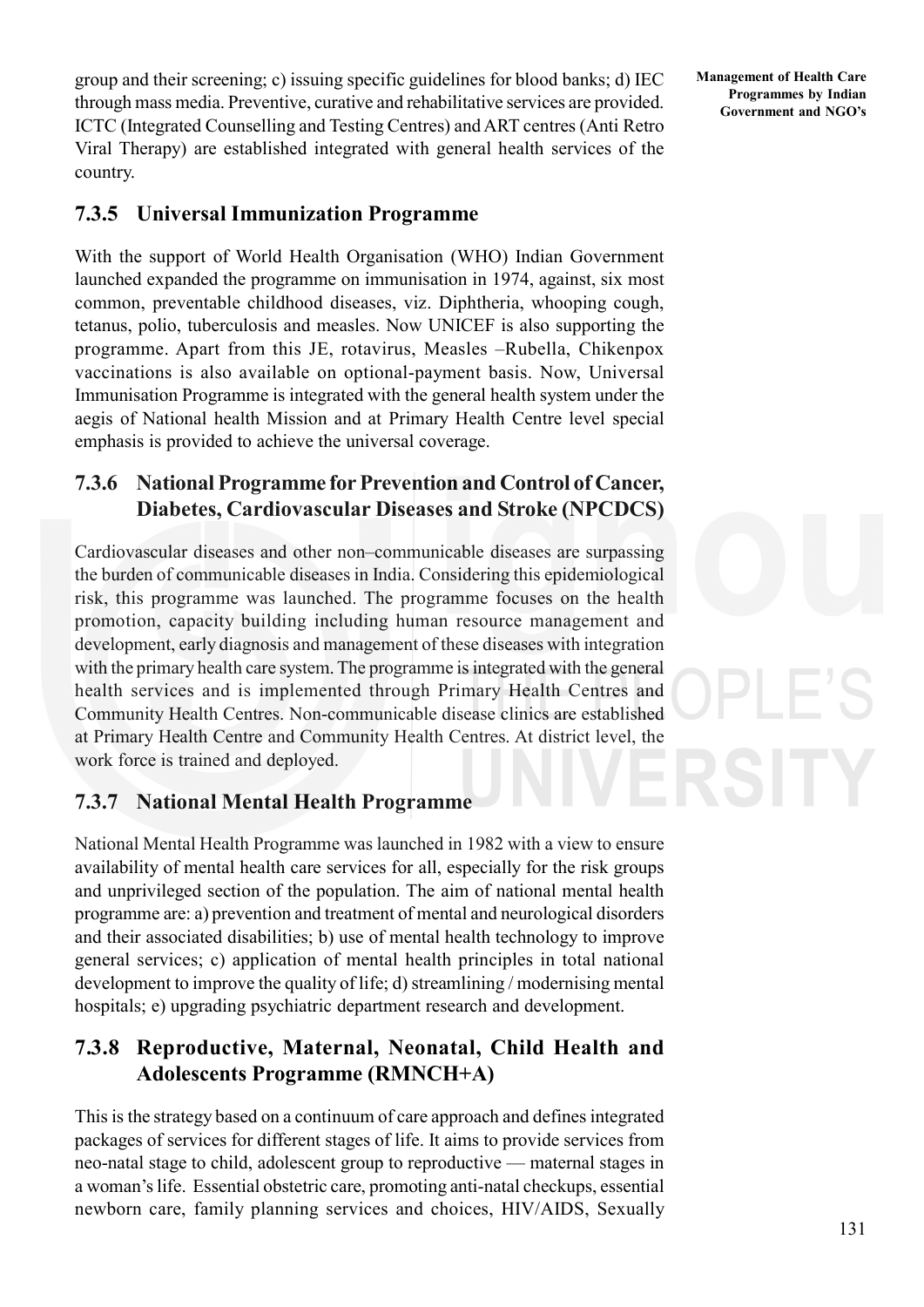transmitted Diseases (STD) support, immunisation, disease control among newborn and children, iron –calcium nutritional supply, supplementary nutrition to the lactating mothers, registration of all pregnancies, child birth and mortalities, adolescent health care etc., are the major components of this programme. Reproductive and Child Health Programme was launched in 1990s and had different phases before it is revamped and relaunched as RMNCH+A in 2013.

## **7.3.9 National Health Mission (NHM)**

The Ministry of Health and Family Welfare is implementing various schemes and programmes to provide universal access to health care for its citizens. As a part of the plan to increase the efficiency of health care system, many programmes have been brought together under the overall umbrella of National Health Mission with National Rural Health Mission (NRHM) and National urban Health Mission (NUHM) as its two sub-mission. The NHM was approved in 2013. The main programmatic components include: a) health system strengthening in rural and urban areas; b) Reproductive-maternal-New Born-Child and Adolescent Health (RMNCH+A); c) control of communicable and non-communicable diseases.

# **7.4 ROLE OF NON-GOVERNMENTAL ORGANISATIONS IN HEALTH SECTOR OF INDIA**

Apart from the federal (central) and state governments, there are other stakeholders who are working in improving the health status of people. Non-Governmental Organisations play an important role in reaching out to the most underprivileged sections of the society. NGOs have long history of active involvement in the promotion of human well-being. In particular, NGOs provide important links between the community and government. They possess certain strengths and characteristics that enable them to function as effective and dynamic agents in this process. Their programmes ranging from research to community-basedprojects cover the wide spectrum of human concerns and often pioneer in the fields of health and developments.

## **7.4.1 Understanding of NGOs**

Non-Governmental organisations are called by various names across the world, such as third sector organisations, non-profit organisation, voluntary organisation, charitable organisation and community-based organisation. In India, they are often called as not-for-profit institutions and officially defined as an organisation that are  $-$  a) not-for-profit and ; b) by law or custom do not distribute any surplus they may generate to those who own or control them; c) are institutionally separate from the government; d) are self governing; e) are non-compulsory in nature.

#### **Check Your Progress**

3) NGOs play an important role in providing health care to the poor. Comment.

.................................................................................................................

.................................................................................................................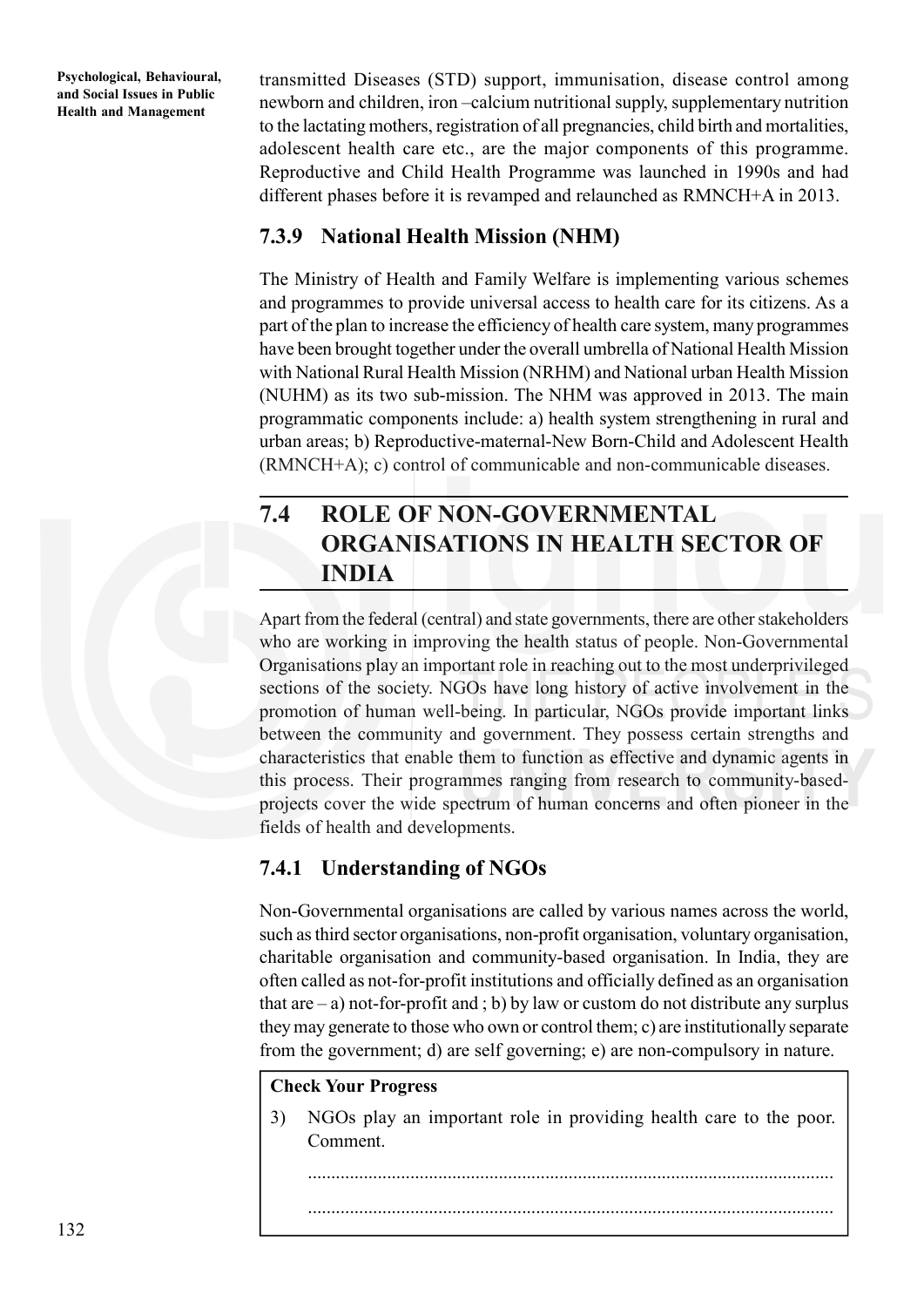NGOs generate funds from foreign funds, government grants, corporate social responsibility funds, NGOs own fund generating resources and other philanthropic/ individual charitable donations. Though the nature and focus of activities has changed over the time, NGOs have gained prominence in the wide spectrum of social life including health care. The World Health Organisation has acknowledged NGOs in terms of increasing recognition to complement government programmes and creating effective people's voice in respect of health service requirements and expectations.

# **7.4.2 Functions of NGOs in the Health System**

The primary focus of NGOs in the health sector can be listed as follows:

- Establishing health care institutions;  $\bullet$
- Fulfilling health and social needs of groups like women, elderly and  $\bullet$ vulnerable local communities;
- Dealing with specific health issues such as AIDS, alcoholism;  $\bullet$
- $\bullet$ Promoting Health Rights;
- Performing preventive health programmes; and  $\bullet$
- Managing health finance/ funding and administration.

Some NGOs operate internationally and are concerned with global health issues. Some NGOs in India also play an important role in providing health care at the time of emergencies/ natural disasters.

# **7.4.3 The Health Activities of NGOs in India**

NGO run hospitals are heterogeneous and vary in terms of ownership, financing and costs. In recent past, in about ten health–oriented projects of Ministry of Health and Family Welfare, NGOs have actively taken part as health service providers. All these NGO schemes are now under the provision of flexi pools of National Health Mission. Besides, some NGOs (especially the national counter parts of International NGOs) have their own health financing schemes.

In India, majority of these NGOs are covered under the Societies Registration Act or Indian Trusts Act. In addition, there are number of informal associations working at grassroots level without being registered in the legal level. The study by das and Kumar (PHFI, 2016) shows that one per hundred organisation primarily or subsidiarity is involved in health activities has a hospital. An overwhelming number of NGOs about 84% are found in outreach activities. The outreach activities are the main health activity in which generating awareness to targeted population is the major subcomponent of outreach for Indian NGOS.

Preventive care is the most common activity provided by the NGO sector in India. In most states, other than Kerala and Manipur maximum funds are directed towards preventive care. In Kerala maximum funds are spent for curative care with preventive care being the second highest. In Manipur, health system supportive services in terms of management and finance dominate other expenses.

Expenses for rehabilitative care are not significant except in few states like Karnataka.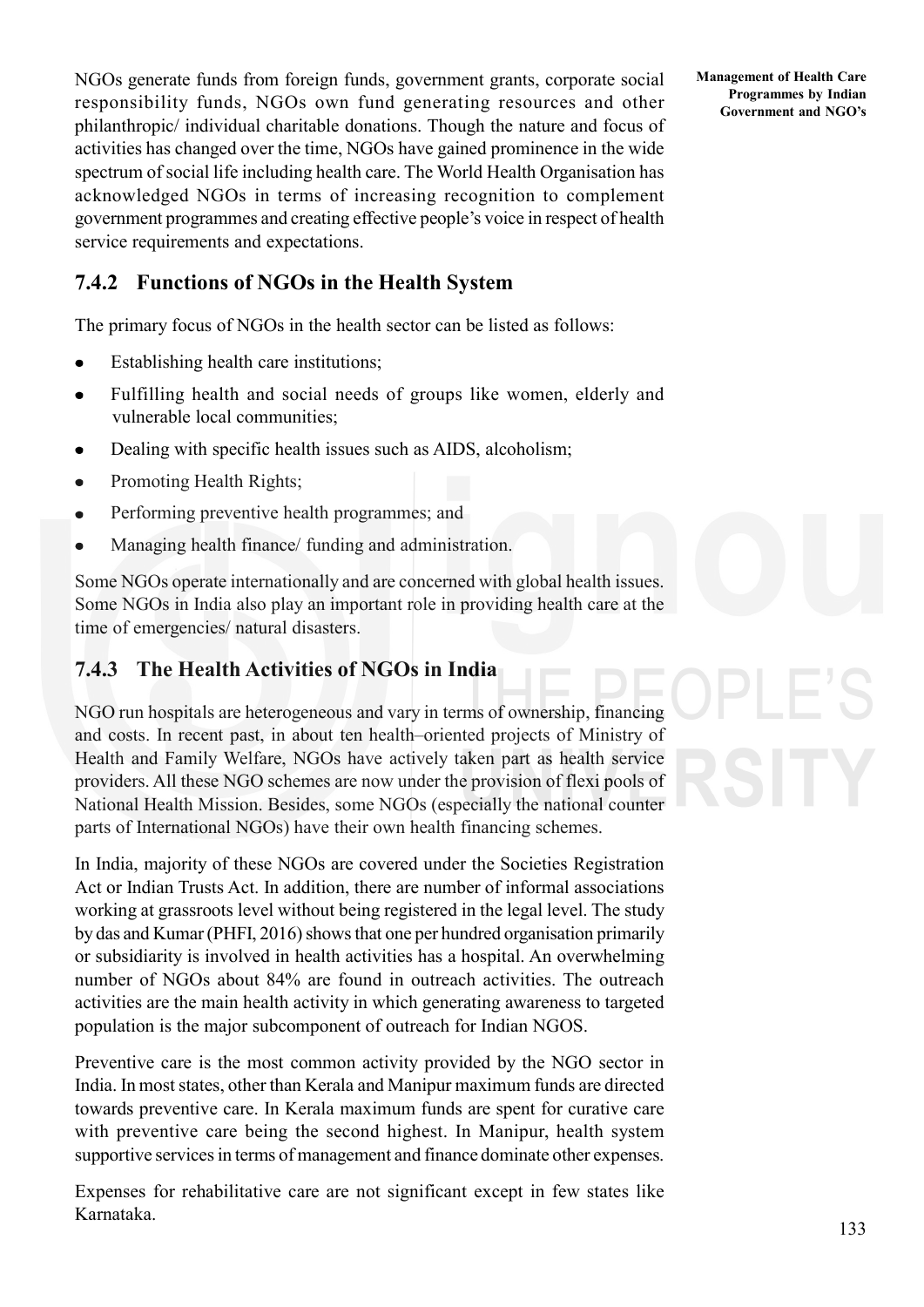According to Monica Das Gupta (PHFI, 2016) the health activities of NGOs in India can be broadly classified into nine groups as follows:

- Medical education
- Hospital services  $\bullet$
- Rehabilitative clinics  $\bullet$
- Outpatient clinics
- Ancillary services like lab and X Ray
- Nonclinical medical support like health system management  $\bullet$
- Health insurance for targeted population  $\bullet$
- Out-reach activities for preventive care
- Engagement in medical research

#### **7.4.4 NGOs and Health Sector: Future**

In a position paper by World Federation of Public Health Associations (2015) opined that the following are the areas in which NGOs can efficiently contribute to India's health care sector:

- At all stages, in the development of primary health care programmes NGOs can be more effective.
- NGOs can work for greater understanding and positive attitudes towards primary health care.
- NGOs can assist national policy formation in the areas of health care and integrate human development.
- NGOs can contribute to primary health care in many ways as follows by providing assistance to develop strengthen local capabilities; by further extending their capacity to work with poor, disadvantage and remote located population.

# **7.5 PROBLEMS, ACHIEVEMENTS AND PROSPECTS OF INDIAN HEALTH SYSTEM**

Since independence, in the last seventy years India's health care system has developed at an impressive rate. We have large network of integrated primarysecondary-tertiary level services where both public and private providers coexist. India's overall achievements regarding longevity and other key indicators are impressive but it is uneven across various states. For example, in Kerala Maternal Mortality Rate is 64 whereas national average is 165 and in states like Uttar Pradesh, it is still above 200 (NFHS IV data, 2015).

In the past seven decades, life expectancy has increased from 45 years to 68 years (2011 census). Infant mortality rate has come down from 230 during independence to below 40 in 2017. Crude birth rates have dropped to 26.1 and death rates to 8.7. India also successfully managed the population problem by effectively implementing the Family Planning Programme since 1950s. Reduction in IMR, under five mortality rates during the last seven decades is impressive.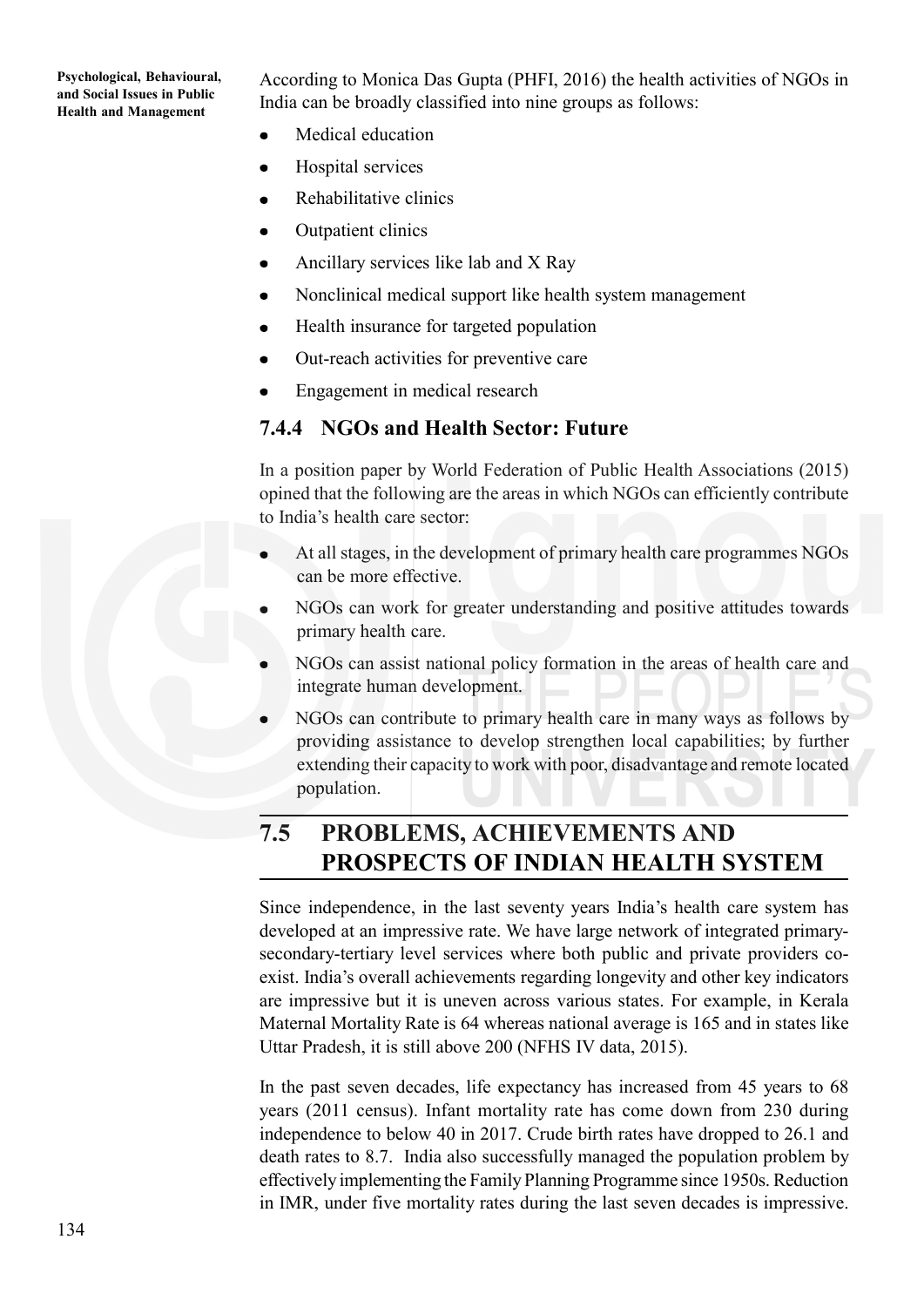Maternal Mortality Ratio reduced from 560 per 100,000 to 230 (Census 2011). This was achieved because of a cluster of services (anti-natal care, vaccinations, control of childhood diarrhoea and effective nutritional supply through anganwadi). India has also developed an impressive workforce and infrastructure in both public and private sector for health care. Further, diseases like smallpox stands eradicated, while other diseases like polio is near the elimination stage. Diseases like cholera, leprosy has reduced drastically. Disease burden of infectious diseases like tuberculosis, malaria etc., has marked reduction, whereas noncommunicable diseases like cancer, hypertension, cardiovascular diseases, obesity etc., are rising. India is facing the epidemiological transition where the burden of communicable diseases is showing reduction whereas burden of noncommunicable diseases is increasing. Recently, new diseases like Nipah, Zika etc., are also reported from India which is new public health threats for our country.

However, there are some limitations and challenges that the health care system of our country is facing. Some are listed below:

According to Monica Das Gupta (2016) it has long been accepted that the most effective approaches to improving population's health care are those that prevent rather than treat a disease. However, in India, public health policies and programmes have focused largely on the provision of curative care and personal prophylactic interventions such as immunisations; while other social determinants of health (like food, water, and sanitation) remains relatively neglected. This helps explain why India's health indicators are so much poorer than many other countries in East Asia.

The following are the reasons for the withering away of public health services in India (Das, 2016).

- Neglect of public health regulations and their implementation. Public Health Acts which constitute the legislative framework for public health provisions have not been updated and rationalised since the colonial era.
- Diversion of funds from public health services and general reduction of funds allotted to the public sector in health care.
- Organisational changes inimical to maintaining public health. The central government is the key actor in designing health policies and programmes because state budgets are highly constrained. However, the central government focuses on planning specific programmes. Therefore, the bulk of the funds allotted by the central government are tied to specific programme and the states are not free to reallocate the funds to the public health issues specific to the local priority.
- There is also inadequate inter-sectoral coordination. For example, health department has limited resources if the irrigation department generates malaria by leaving a canal half-finished and waterlogged.

The difference between rural and urban indicators of health status and the wide inter-state disparity in the health status needs further attention. The infrastructure and manpower developed is based completely on biomedicine (allopathy) and other AYUSH systems are not properly integrated to our health system. In fact, rural and tribal folk has more confidence and faith in AYUSH medical systems,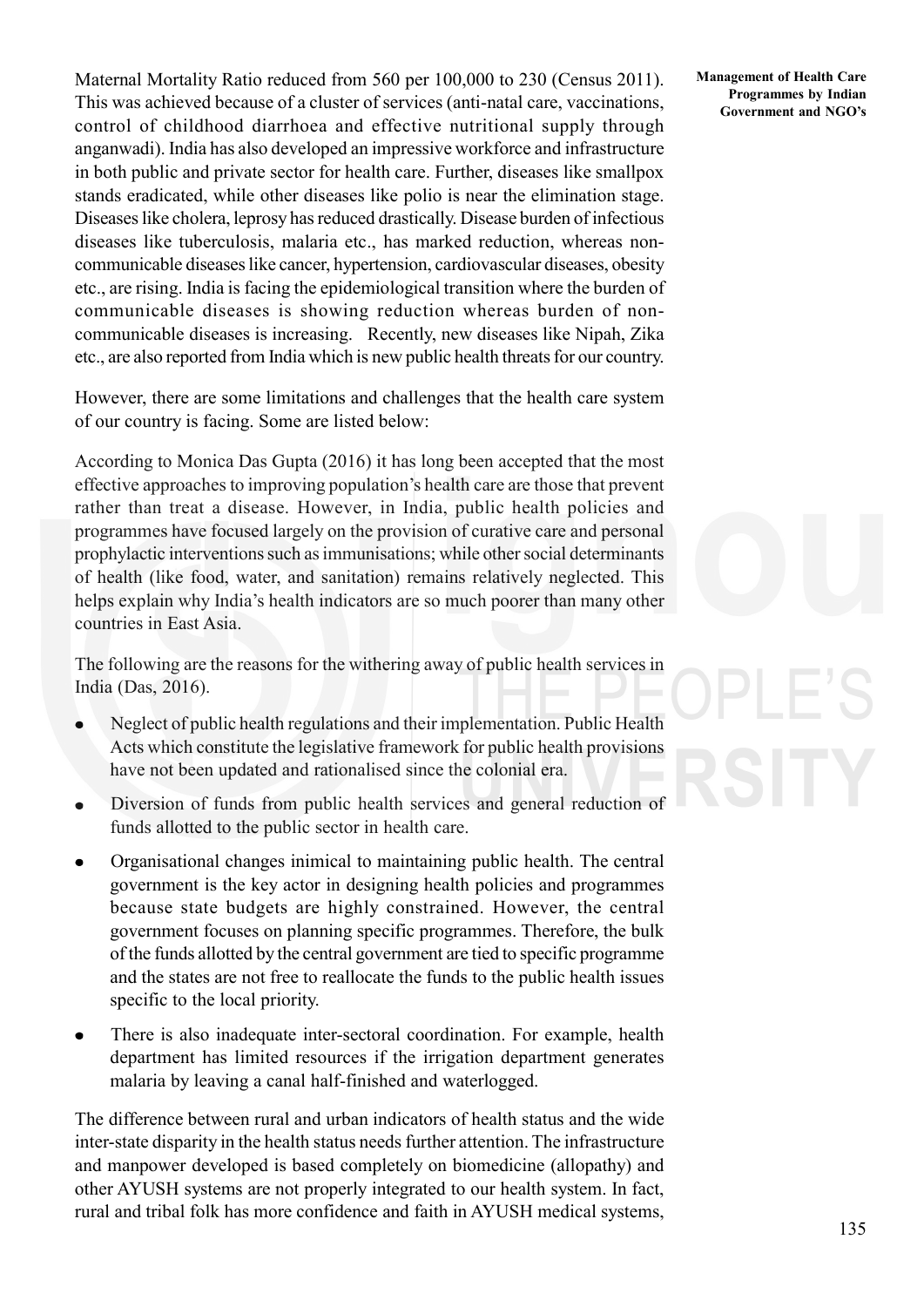but this is not properly capitalised and the outlay for AYUSH streams was always negligible.

However, many encouraging trends are observed in the country's health system. There are many reasons to be hopeful that public health may receive more attention soon. Finance is available through large programmes; for example, National health Mission, Swach Bharat Mission etc., have huge fund allotments. Institutions are also being built at the local and national levels, which can play powerful roles in public health. For example, The Panchayathi Raj Act places emphasis on building local government and devolving health activities to them. Further recognising the importance of AYUSH a new ministry is established to promote the R& D and utilisation of these Indigenous Medical Systems.

#### **Check Your Progress**

4) Examine the challenges and prospects of Indian Health Care system.

................................................................................................................. ................................................................................................................. ................................................................................................................. ................................................................................................................. .................................................................................................................

# **7.6 SUMMARY**

Nearly 400 million people in India live on less than 1.25\$ (PPP) per day and 44 per cent of all children are malnourished. Infant Mortality rate and Maternal Mortality Rate still unacceptably high despite earnest efforts by the government. There is a rise in infectious diseases as well as in non-infectious diseases. At the same time India's public spending on health is extremely low. In 2009, it amounted to just 1.1 per cent of GDP and National health Policy 2017 directs the State to gradually increase it up to 2.5 per cent of GDP by 2015. With a shrinking public health system, people have become dependent on private health care providers who currently handle 75 percent of outpatients. A country that aspires to be a developed one needs further strengthening of public health care and closer monitoring and regulation of private health care.

# **7.7 REFERENCES**

Das Gupta, M. (2016). *Public Health in India: An overview*. Working Paper Series 3787. World Health Organisation.

Das, N. (2016). Role of Non-Governmental Organisations of India. Technical Report. US AID India & Public Health Federation India, Delhi.

Frieden, T. R. (2014). Six components necessary for effective public health program implementation. *American Journal of Public Health*, *104*(1), 17-22.

Park, J. E. & Park, K. (2015). *Textbook of Preventive and Social Medicine.* 23rd Edition. Jabalpur: Bhanot Publishers.